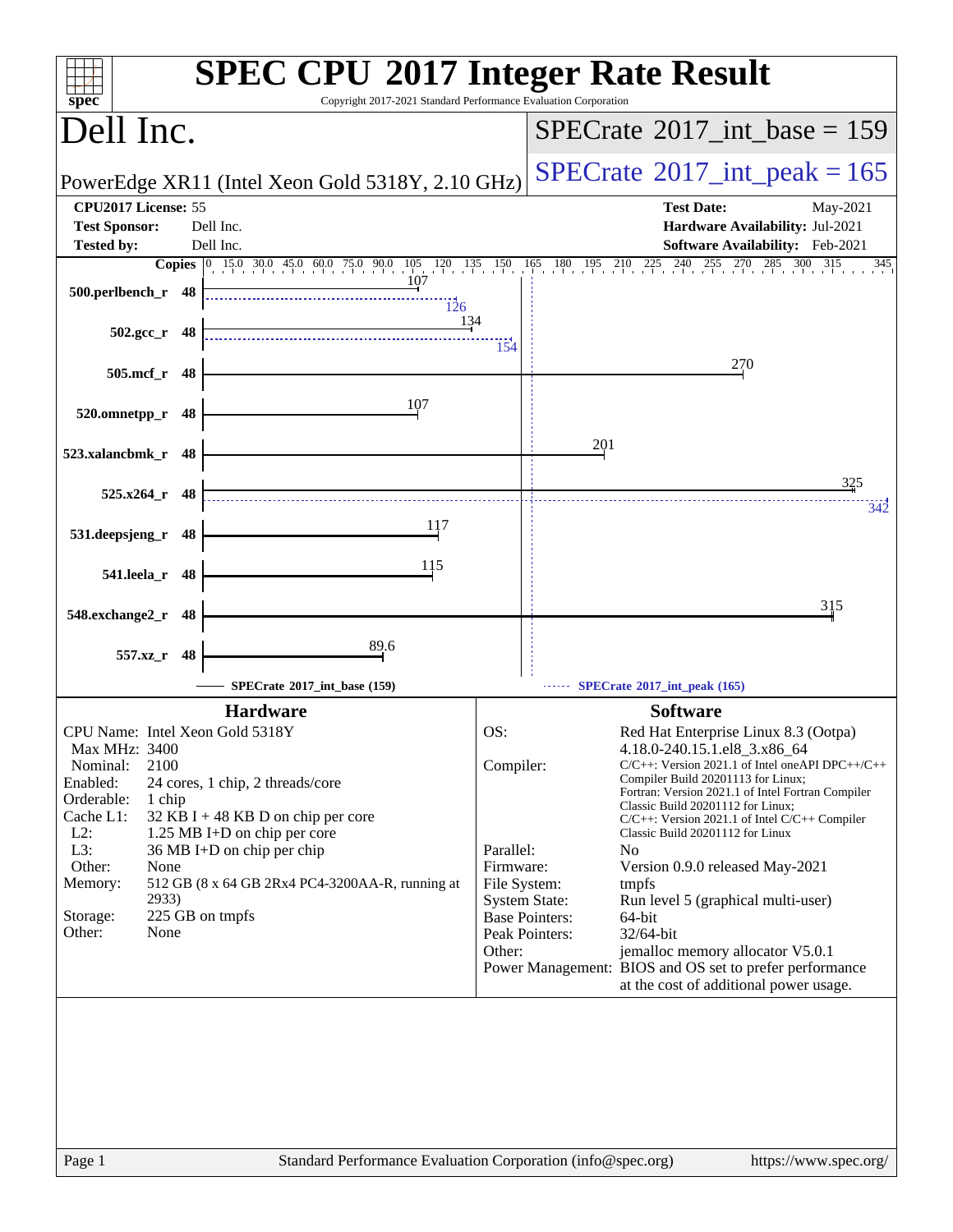| <b>SPEC CPU®2017 Integer Rate Result</b>                        |  |
|-----------------------------------------------------------------|--|
| Convright 2017-2021 Standard Performance Evaluation Corporation |  |

opyright 2017-2021 Standard Performance Evaluation Corporation

## Dell Inc.

**[spec](http://www.spec.org/)**

### $SPECTate$ <sup>®</sup>[2017\\_int\\_base =](http://www.spec.org/auto/cpu2017/Docs/result-fields.html#SPECrate2017intbase) 159

PowerEdge XR11 (Intel Xeon Gold 5318Y, 2.10 GHz)  $\text{SPECrate}^{\circ}2017\_int\_peak = 165$  $\text{SPECrate}^{\circ}2017\_int\_peak = 165$  $\text{SPECrate}^{\circ}2017\_int\_peak = 165$ 

**[CPU2017 License:](http://www.spec.org/auto/cpu2017/Docs/result-fields.html#CPU2017License)** 55 **[Test Date:](http://www.spec.org/auto/cpu2017/Docs/result-fields.html#TestDate)** May-2021 **[Test Sponsor:](http://www.spec.org/auto/cpu2017/Docs/result-fields.html#TestSponsor)** Dell Inc. **[Hardware Availability:](http://www.spec.org/auto/cpu2017/Docs/result-fields.html#HardwareAvailability)** Jul-2021 **[Tested by:](http://www.spec.org/auto/cpu2017/Docs/result-fields.html#Testedby)** Dell Inc. **[Software Availability:](http://www.spec.org/auto/cpu2017/Docs/result-fields.html#SoftwareAvailability)** Feb-2021

### **[Results Table](http://www.spec.org/auto/cpu2017/Docs/result-fields.html#ResultsTable)**

|                                   | <b>Base</b>   |                |       |                | <b>Peak</b> |                |       |               |                |              |                |              |                |              |
|-----------------------------------|---------------|----------------|-------|----------------|-------------|----------------|-------|---------------|----------------|--------------|----------------|--------------|----------------|--------------|
| <b>Benchmark</b>                  | <b>Copies</b> | <b>Seconds</b> | Ratio | <b>Seconds</b> | Ratio       | <b>Seconds</b> | Ratio | <b>Copies</b> | <b>Seconds</b> | <b>Ratio</b> | <b>Seconds</b> | <b>Ratio</b> | <b>Seconds</b> | <b>Ratio</b> |
| $500.$ perlbench_r                | 48            | 712            | 107   | 711            | 108         |                |       | 48            | 604            | 126          | 604            | <u>126</u>   |                |              |
| $502.\text{gcc}$ <sub>r</sub>     | 48            | 507            | 134   | 505            | 134         |                |       | 48            | 441            | 154          | 440            | 154          |                |              |
| $505$ .mcf r                      | 48            | 287            | 270   | 287            | 270         |                |       | 48            | 287            | 270          | 287            | 270          |                |              |
| 520.omnetpp_r                     | 48            | 586            | 107   | 586            | 107         |                |       | 48            | 586            | <b>107</b>   | 586            | 107          |                |              |
| 523.xalancbmk r                   | 48            | 253            | 201   | 253            | 201         |                |       | 48            | 253            | 201          | 253            | 201          |                |              |
| $525.x264$ r                      | 48            | 258            | 326   | 259            | 325         |                |       | 48            | 246            | 342          | 246            | 342          |                |              |
| 531.deepsjeng_r                   | 48            | 469            | 117   | 469            | <b>117</b>  |                |       | 48            | 469            | 117          | <u>469</u>     | 117          |                |              |
| 541.leela r                       | 48            | 693            | 115   | 693            | 115         |                |       | 48            | 693            | 115          | 693            | <b>115</b>   |                |              |
| 548.exchange2_r                   | 48            | 399            | 315   | 400            | 315         |                |       | 48            | 399            | 315          | 400            | 315          |                |              |
| 557.xz r                          | 48            | 576            | 89.9  | 579            | 89.6        |                |       | 48            | 576            | 89.9         | 579            | 89.6         |                |              |
| $SPECrate^{\circ}2017$ int base = |               |                | 159   |                |             |                |       |               |                |              |                |              |                |              |
| $SPECrate^{\circ}2017$ int peak = |               |                | 165   |                |             |                |       |               |                |              |                |              |                |              |

Results appear in the [order in which they were run.](http://www.spec.org/auto/cpu2017/Docs/result-fields.html#RunOrder) Bold underlined text [indicates a median measurement.](http://www.spec.org/auto/cpu2017/Docs/result-fields.html#Median)

### **[Submit Notes](http://www.spec.org/auto/cpu2017/Docs/result-fields.html#SubmitNotes)**

 The numactl mechanism was used to bind copies to processors. The config file option 'submit' was used to generate numactl commands to bind each copy to a specific processor. For details, please see the config file.

### **[Operating System Notes](http://www.spec.org/auto/cpu2017/Docs/result-fields.html#OperatingSystemNotes)**

Stack size set to unlimited using "ulimit -s unlimited"

### **[Environment Variables Notes](http://www.spec.org/auto/cpu2017/Docs/result-fields.html#EnvironmentVariablesNotes)**

```
Environment variables set by runcpu before the start of the run:
LD_LIBRARY_PATH =
      "/mnt/ramdisk/cpu2017-1.1.5-ic2021.1/lib/intel64:/mnt/ramdisk/cpu2017-1.
      1.5-ic2021.1/lib/ia32:/mnt/ramdisk/cpu2017-1.1.5-ic2021.1/je5.0.1-32"
MALLOC_CONF = "retain:true"
```
### **[General Notes](http://www.spec.org/auto/cpu2017/Docs/result-fields.html#GeneralNotes)**

 Binaries compiled on a system with 1x Intel Core i9-7980XE CPU + 64GB RAM memory using Red Hat Enterprise Linux 8.1 Transparent Huge Pages enabled by default Prior to runcpu invocation Filesystem page cache synced and cleared with: sync; echo 3> /proc/sys/vm/drop\_caches runcpu command invoked through numactl i.e.:

**(Continued on next page)**

| Page 2 | Standard Performance Evaluation Corporation (info@spec.org) | https://www.spec.org/ |
|--------|-------------------------------------------------------------|-----------------------|
|        |                                                             |                       |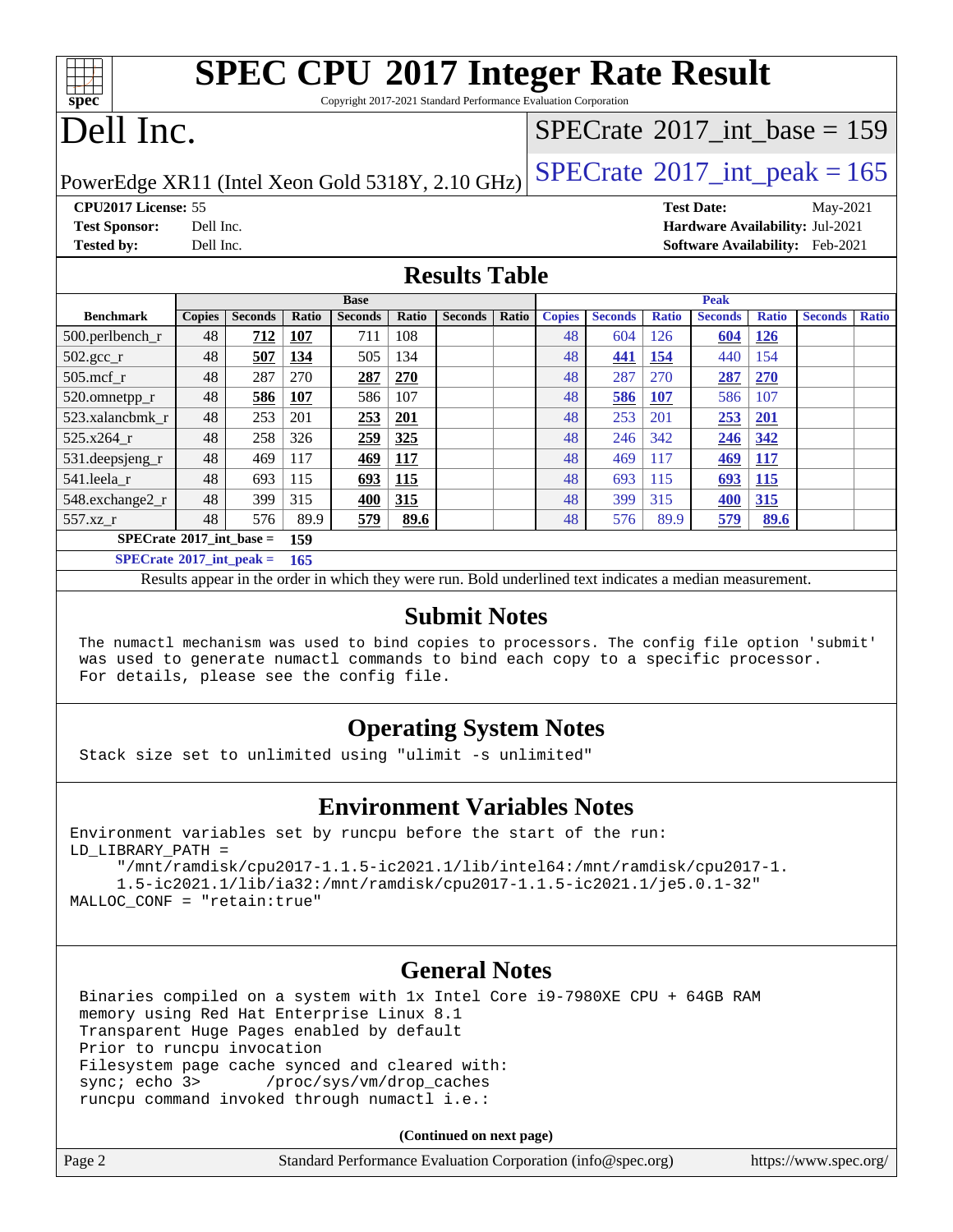| <b>SPEC CPU®2017 Integer Rate Result</b><br>Copyright 2017-2021 Standard Performance Evaluation Corporation<br>spec                                                                                                                                                                                                                                                                                                                                                                                                                                                                  |                                                                                                     |
|--------------------------------------------------------------------------------------------------------------------------------------------------------------------------------------------------------------------------------------------------------------------------------------------------------------------------------------------------------------------------------------------------------------------------------------------------------------------------------------------------------------------------------------------------------------------------------------|-----------------------------------------------------------------------------------------------------|
| Dell Inc.                                                                                                                                                                                                                                                                                                                                                                                                                                                                                                                                                                            | $SPECrate^{\circ}2017\_int\_base = 159$                                                             |
| PowerEdge XR11 (Intel Xeon Gold 5318Y, 2.10 GHz)                                                                                                                                                                                                                                                                                                                                                                                                                                                                                                                                     | $SPECrate^{\circ}2017\_int\_peak = 165$                                                             |
| CPU2017 License: 55<br><b>Test Sponsor:</b><br>Dell Inc.<br><b>Tested by:</b><br>Dell Inc.                                                                                                                                                                                                                                                                                                                                                                                                                                                                                           | <b>Test Date:</b><br>May-2021<br>Hardware Availability: Jul-2021<br>Software Availability: Feb-2021 |
| <b>General Notes (Continued)</b>                                                                                                                                                                                                                                                                                                                                                                                                                                                                                                                                                     |                                                                                                     |
| numactl --interleave=all runcpu <etc><br/>jemalloc, a general purpose malloc implementation<br/>built with the RedHat Enterprise 7.5, and the system compiler gcc 4.8.5<br/>sources available from jemalloc.net or https://github.com/jemalloc/jemalloc/releases</etc>                                                                                                                                                                                                                                                                                                               |                                                                                                     |
| NA: The test sponsor attests, as of date of publication, that CVE-2017-5754 (Meltdown)<br>is mitigated in the system as tested and documented.<br>Yes: The test sponsor attests, as of date of publication, that CVE-2017-5753 (Spectre variant 1)<br>is mitigated in the system as tested and documented.<br>Yes: The test sponsor attests, as of date of publication, that CVE-2017-5715 (Spectre variant 2)<br>is mitigated in the system as tested and documented.<br>Benchmark run from a 225 GB ramdisk created with the cmd: "mount -t tmpfs -o size=225G tmpfs /mnt/ramdisk" |                                                                                                     |
| <b>Platform Notes</b>                                                                                                                                                                                                                                                                                                                                                                                                                                                                                                                                                                |                                                                                                     |
| BIOS Settings:<br>Sub NUMA Cluster : 2-Way Clustering<br>Virtualization Technology : Disabled                                                                                                                                                                                                                                                                                                                                                                                                                                                                                        |                                                                                                     |
| System Profile : Custom<br>CPU Power Management : Maximum Performance<br>C1E : Disabled<br>C States : Autonomous<br>Memory Patrol Scrub : Disabled<br>Energy Efficiency Policy : Performance<br>CPU Interconnect Bus Link<br>Power Management : Disabled                                                                                                                                                                                                                                                                                                                             |                                                                                                     |
| Sysinfo program /mnt/ramdisk/cpu2017-1.1.5-ic2021.1/bin/sysinfo<br>Rev: r6538 of 2020-09-24 e8664e66d2d7080afeaa89d4b38e2f1c<br>running on localhost.localdomain Mon May 17 06:32:21 2021                                                                                                                                                                                                                                                                                                                                                                                            |                                                                                                     |
| SUT (System Under Test) info as seen by some common utilities.<br>For more information on this section, see<br>https://www.spec.org/cpu2017/Docs/config.html#sysinfo                                                                                                                                                                                                                                                                                                                                                                                                                 |                                                                                                     |
| From /proc/cpuinfo<br>model name: $Intel(R)$ Xeon $(R)$ Gold 5318Y CPU @ 2.10GHz<br>"physical id"s (chips)<br>ı.<br>48 "processors"<br>cores, siblings (Caution: counting these is hw and system dependent. The following<br>excerpts from /proc/cpuinfo might not be reliable. Use with caution.)<br>cpu cores : 24                                                                                                                                                                                                                                                                 |                                                                                                     |

**(Continued on next page)**

siblings : 48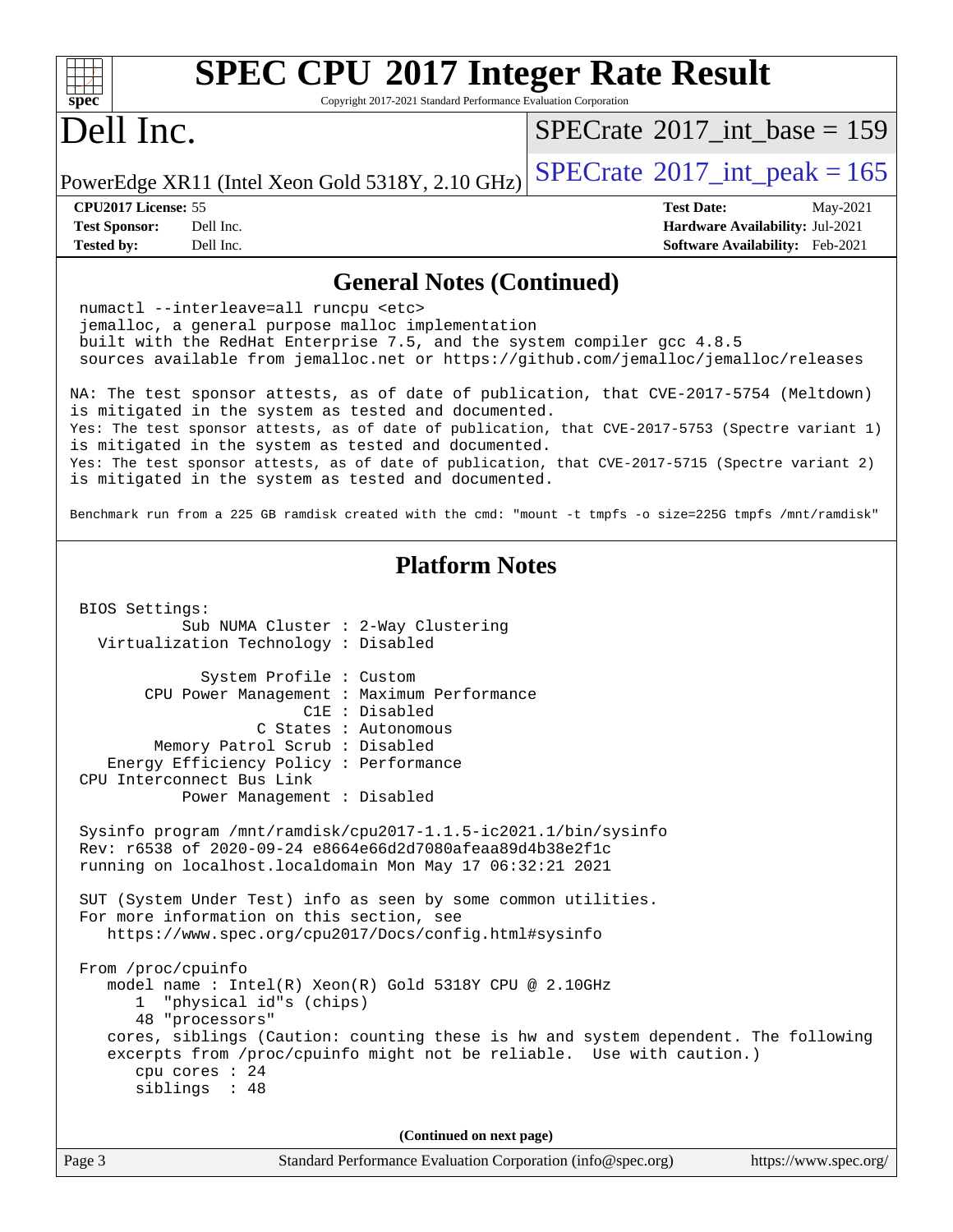| $spec^*$                                                                                                                                                                                                                                                       | <b>SPEC CPU®2017 Integer Rate Result</b><br>Copyright 2017-2021 Standard Performance Evaluation Corporation                                                                                                               |                                                                                                                                                                                                                                                                                                                                                                                                                                                                                                                                                                                                                                                                                                                                                                                                                                                                                                                                                                                                                                                                                                                                      |
|----------------------------------------------------------------------------------------------------------------------------------------------------------------------------------------------------------------------------------------------------------------|---------------------------------------------------------------------------------------------------------------------------------------------------------------------------------------------------------------------------|--------------------------------------------------------------------------------------------------------------------------------------------------------------------------------------------------------------------------------------------------------------------------------------------------------------------------------------------------------------------------------------------------------------------------------------------------------------------------------------------------------------------------------------------------------------------------------------------------------------------------------------------------------------------------------------------------------------------------------------------------------------------------------------------------------------------------------------------------------------------------------------------------------------------------------------------------------------------------------------------------------------------------------------------------------------------------------------------------------------------------------------|
| Dell Inc.                                                                                                                                                                                                                                                      |                                                                                                                                                                                                                           | $SPECrate^{\circledast}2017$ int base = 159                                                                                                                                                                                                                                                                                                                                                                                                                                                                                                                                                                                                                                                                                                                                                                                                                                                                                                                                                                                                                                                                                          |
|                                                                                                                                                                                                                                                                | PowerEdge XR11 (Intel Xeon Gold 5318Y, 2.10 GHz)                                                                                                                                                                          | $SPECTate$ <sup>®</sup> 2017_int_peak = 165                                                                                                                                                                                                                                                                                                                                                                                                                                                                                                                                                                                                                                                                                                                                                                                                                                                                                                                                                                                                                                                                                          |
| CPU2017 License: 55<br>Dell Inc.<br><b>Test Sponsor:</b><br><b>Tested by:</b><br>Dell Inc.                                                                                                                                                                     |                                                                                                                                                                                                                           | <b>Test Date:</b><br>May-2021<br>Hardware Availability: Jul-2021<br>Software Availability: Feb-2021                                                                                                                                                                                                                                                                                                                                                                                                                                                                                                                                                                                                                                                                                                                                                                                                                                                                                                                                                                                                                                  |
|                                                                                                                                                                                                                                                                | <b>Platform Notes (Continued)</b>                                                                                                                                                                                         |                                                                                                                                                                                                                                                                                                                                                                                                                                                                                                                                                                                                                                                                                                                                                                                                                                                                                                                                                                                                                                                                                                                                      |
|                                                                                                                                                                                                                                                                | physical 0: cores 0 1 10 11 12 13 14 15 16 17 18 19 20 21 22 23                                                                                                                                                           |                                                                                                                                                                                                                                                                                                                                                                                                                                                                                                                                                                                                                                                                                                                                                                                                                                                                                                                                                                                                                                                                                                                                      |
| $CPU$ op-mode( $s$ ):<br>Byte Order:<br>CPU(s):<br>Thread(s) per core:<br>$Core(s)$ per socket:<br>Socket(s):<br>NUMA $node(s)$ :<br>Vendor ID:<br>CPU family:<br>Model:<br>Model name:<br>Stepping:<br>CPU MHz:<br>BogoMIPS:<br>Virtualization:<br>Lld cache: | $32$ -bit, $64$ -bit<br>Little Endian<br>48<br>On-line CPU(s) list: $0-47$<br>2<br>24<br>1<br>2<br>GenuineIntel<br>6<br>106<br>$Intel(R) Xeon(R) Gold 5318Y CPU @ 2.10GHz$<br>6<br>2628.082<br>4200.00<br>$VT - x$<br>48K |                                                                                                                                                                                                                                                                                                                                                                                                                                                                                                                                                                                                                                                                                                                                                                                                                                                                                                                                                                                                                                                                                                                                      |
| Lli cache:<br>$L2$ cache:<br>L3 cache:<br>NUMA $node0$ $CPU(s)$ :<br>NUMA nodel CPU(s):<br>Flagg:<br>arch_capabilities<br>/proc/cpuinfo cache data<br>cache size : 36864 KB<br>physical chip.                                                                  | 32K<br>1280K<br>36864K<br>0, 2, 4, 6, 8, 10, 12, 14, 16, 18, 20, 22, 24, 26, 28, 30, 32, 34, 36, 38, 40, 42, 44, 46<br>1, 3, 5, 7, 9, 11, 13, 15, 17, 19, 21, 23, 25, 27, 29, 31, 33, 35, 37, 39, 41, 43, 45, 47          | fpu vme de pse tsc msr pae mce cx8 apic sep mtrr pge mca cmov<br>pat pse36 clflush dts acpi mmx fxsr sse sse2 ss ht tm pbe syscall nx pdpe1gb rdtscp<br>lm constant_tsc art arch_perfmon pebs bts rep_good nopl xtopology nonstop_tsc cpuid<br>aperfmperf pni pclmulqdq dtes64 monitor ds_cpl vmx smx est tm2 ssse3 sdbg fma cx16<br>xtpr pdcm pcid dca sse4_1 sse4_2 x2apic movbe popcnt tsc_deadline_timer aes xsave<br>avx f16c rdrand lahf_lm abm 3dnowprefetch cpuid_fault epb cat_13 invpcid_single<br>intel_ppin ssbd mba ibrs ibpb stibp ibrs_enhanced fsgsbase tsc_adjust bmil hle avx2<br>smep bmi2 erms invpcid cqm rdt_a avx512f avx512dq rdseed adx smap avx512ifma<br>clflushopt clwb intel_pt avx512cd sha_ni avx512bw avx512vl xsaveopt xsavec xgetbvl<br>xsaves cqm_llc cqm_occup_llc cqm_mbm_total cqm_mbm_local split_lock_detect wbnoinvd<br>dtherm ida arat pln pts avx512vbmi umip pku ospke avx512_vbmi2 gfni vaes vpclmulqdq<br>avx512_vnni avx512_bitalg tme avx512_vpopcntdq la57 rdpid md_clear pconfig flush_11d<br>From numactl --hardware WARNING: a numactl 'node' might or might not correspond to a |
|                                                                                                                                                                                                                                                                | (Continued on next page)                                                                                                                                                                                                  |                                                                                                                                                                                                                                                                                                                                                                                                                                                                                                                                                                                                                                                                                                                                                                                                                                                                                                                                                                                                                                                                                                                                      |
| Page 4                                                                                                                                                                                                                                                         | Standard Performance Evaluation Corporation (info@spec.org)                                                                                                                                                               | https://www.spec.org/                                                                                                                                                                                                                                                                                                                                                                                                                                                                                                                                                                                                                                                                                                                                                                                                                                                                                                                                                                                                                                                                                                                |
|                                                                                                                                                                                                                                                                |                                                                                                                                                                                                                           |                                                                                                                                                                                                                                                                                                                                                                                                                                                                                                                                                                                                                                                                                                                                                                                                                                                                                                                                                                                                                                                                                                                                      |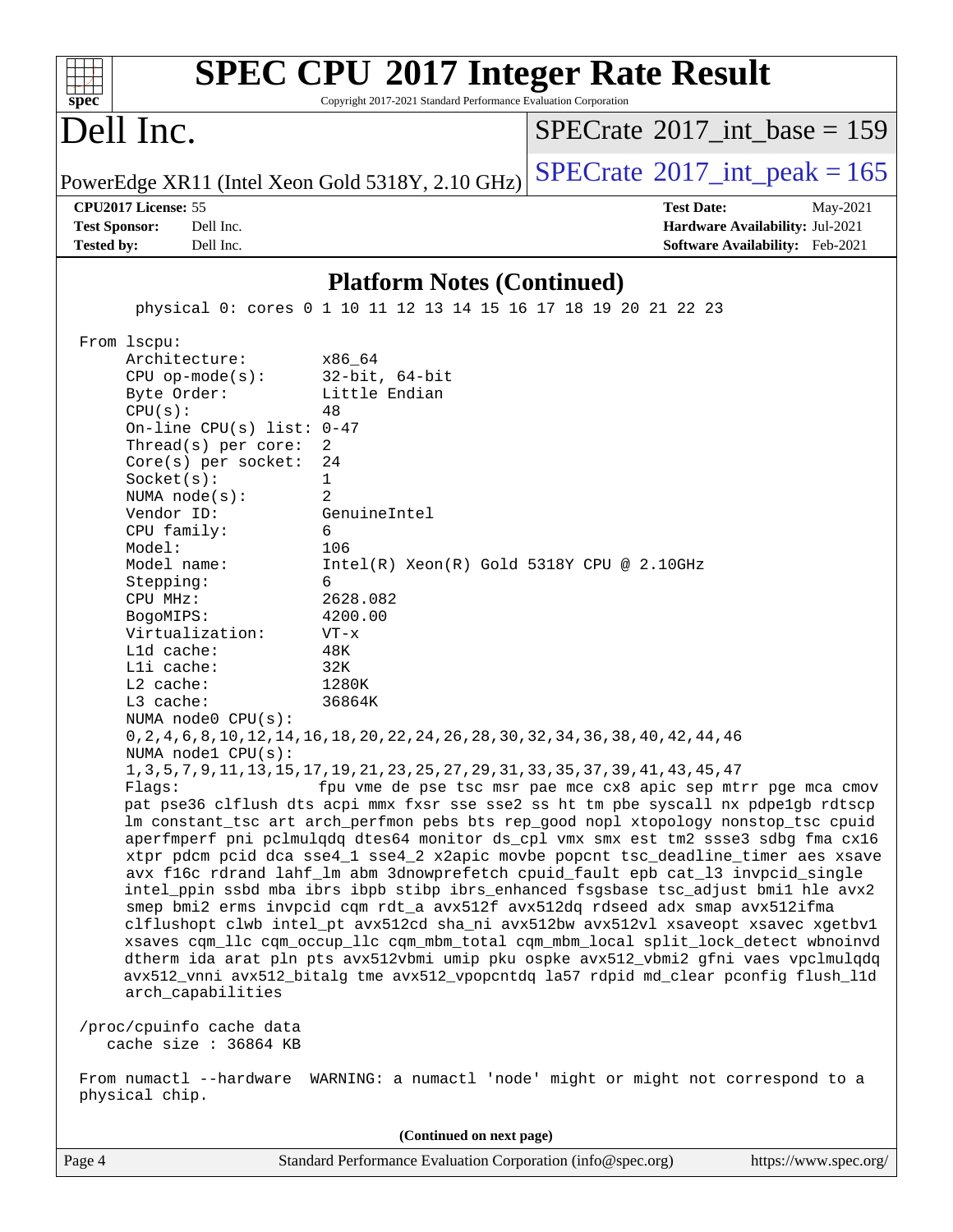| <b>SPEC CPU®2017 Integer Rate Result</b><br>Copyright 2017-2021 Standard Performance Evaluation Corporation<br>spec                                                                                                                                                                                                                                                                                                                                                      |                                                                                                                                           |
|--------------------------------------------------------------------------------------------------------------------------------------------------------------------------------------------------------------------------------------------------------------------------------------------------------------------------------------------------------------------------------------------------------------------------------------------------------------------------|-------------------------------------------------------------------------------------------------------------------------------------------|
| Dell Inc.                                                                                                                                                                                                                                                                                                                                                                                                                                                                | $SPECTate$ <sup>®</sup> 2017_int_base = 159                                                                                               |
| PowerEdge XR11 (Intel Xeon Gold 5318Y, 2.10 GHz)                                                                                                                                                                                                                                                                                                                                                                                                                         | $SPECTate$ <sup>®</sup> 2017_int_peak = 165                                                                                               |
| CPU2017 License: 55                                                                                                                                                                                                                                                                                                                                                                                                                                                      | <b>Test Date:</b><br>May-2021                                                                                                             |
| Dell Inc.<br><b>Test Sponsor:</b>                                                                                                                                                                                                                                                                                                                                                                                                                                        | Hardware Availability: Jul-2021                                                                                                           |
| Dell Inc.<br><b>Tested by:</b>                                                                                                                                                                                                                                                                                                                                                                                                                                           | Software Availability: Feb-2021                                                                                                           |
| <b>Platform Notes (Continued)</b>                                                                                                                                                                                                                                                                                                                                                                                                                                        |                                                                                                                                           |
| $available: 2 nodes (0-1)$<br>node 0 cpus: 0 2 4 6 8 10 12 14 16 18 20 22 24 26 28 30 32 34 36 38 40 42 44 46<br>node 0 size: 250298 MB<br>node 0 free: 241173 MB<br>node 1 cpus: 1 3 5 7 9 11 13 15 17 19 21 23 25 27 29 31 33 35 37 39 41 43 45 47<br>node 1 size: 251200 MB<br>node 1 free: 257026 MB<br>node distances:<br>node<br>$\overline{0}$<br>1<br>0 :<br>10<br>- 11<br>1:<br>11<br>10                                                                        |                                                                                                                                           |
| From /proc/meminfo<br>MemTotal:<br>527811716 kB<br>HugePages_Total:<br>0<br>Hugepagesize:<br>2048 kB<br>/sbin/tuned-adm active<br>Current active profile: throughput-performance                                                                                                                                                                                                                                                                                         |                                                                                                                                           |
| From /etc/*release* /etc/*version*<br>os-release:<br>NAME="Red Hat Enterprise Linux"<br>VERSION="8.3 (Ootpa)"<br>ID="rhel"<br>ID_LIKE="fedora"<br>VERSION ID="8.3"<br>PLATFORM_ID="platform:el8"<br>PRETTY_NAME="Red Hat Enterprise Linux 8.3 (Ootpa)"<br>ANSI COLOR="0;31"<br>redhat-release: Red Hat Enterprise Linux release 8.3 (Ootpa)<br>system-release: Red Hat Enterprise Linux release 8.3 (Ootpa)<br>system-release-cpe: cpe:/o:redhat:enterprise_linux:8.3:ga |                                                                                                                                           |
| uname $-a$ :<br>Linux localhost.localdomain 4.18.0-240.15.1.el8_3.x86_64 #1 SMP Wed Feb 3 03:12:15 EST<br>2021 x86_64 x86_64 x86_64 GNU/Linux                                                                                                                                                                                                                                                                                                                            |                                                                                                                                           |
| Kernel self-reported vulnerability status:                                                                                                                                                                                                                                                                                                                                                                                                                               |                                                                                                                                           |
| CVE-2018-12207 (iTLB Multihit):<br>CVE-2018-3620 (L1 Terminal Fault):<br>Microarchitectural Data Sampling:<br>CVE-2017-5754 (Meltdown):<br>CVE-2018-3639 (Speculative Store Bypass):                                                                                                                                                                                                                                                                                     | Not affected<br>Not affected<br>Not affected<br>Not affected<br>Mitigation: Speculative Store<br>Bypass disabled via prctl and<br>seccomp |
| (Continued on next page)                                                                                                                                                                                                                                                                                                                                                                                                                                                 |                                                                                                                                           |
| Page 5<br>Standard Performance Evaluation Corporation (info@spec.org)                                                                                                                                                                                                                                                                                                                                                                                                    | https://www.spec.org/                                                                                                                     |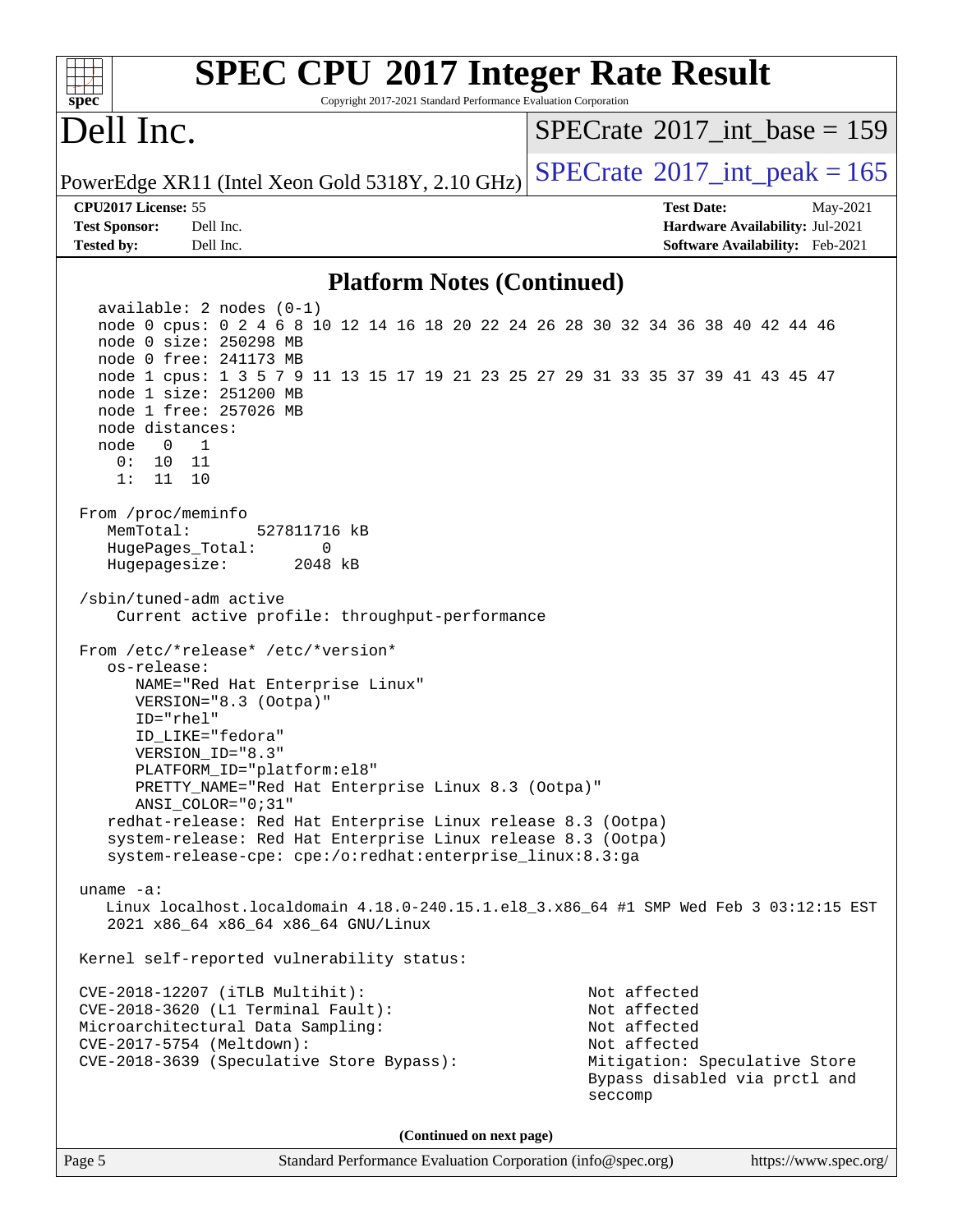| <b>SPEC CPU®2017 Integer Rate Result</b><br>Copyright 2017-2021 Standard Performance Evaluation Corporation<br>spec <sup>®</sup>                                                                                                                                                                                                                                                                                                                                                                               |                                                                                                     |
|----------------------------------------------------------------------------------------------------------------------------------------------------------------------------------------------------------------------------------------------------------------------------------------------------------------------------------------------------------------------------------------------------------------------------------------------------------------------------------------------------------------|-----------------------------------------------------------------------------------------------------|
| Dell Inc.                                                                                                                                                                                                                                                                                                                                                                                                                                                                                                      | $SPECrate^{\circledast}2017\_int\_base = 159$                                                       |
| PowerEdge XR11 (Intel Xeon Gold 5318Y, 2.10 GHz)                                                                                                                                                                                                                                                                                                                                                                                                                                                               | $SPECrate^{\circ}2017\_int\_peak = 165$                                                             |
| CPU2017 License: 55<br>Dell Inc.<br><b>Test Sponsor:</b><br>Tested by:<br>Dell Inc.                                                                                                                                                                                                                                                                                                                                                                                                                            | <b>Test Date:</b><br>May-2021<br>Hardware Availability: Jul-2021<br>Software Availability: Feb-2021 |
| <b>Platform Notes (Continued)</b>                                                                                                                                                                                                                                                                                                                                                                                                                                                                              |                                                                                                     |
| CVE-2017-5753 (Spectre variant 1):                                                                                                                                                                                                                                                                                                                                                                                                                                                                             | Mitigation: usercopy/swapgs<br>barriers and __user pointer<br>sanitization                          |
| $CVE-2017-5715$ (Spectre variant 2):                                                                                                                                                                                                                                                                                                                                                                                                                                                                           | Mitigation: Enhanced IBRS, IBPB:<br>conditional, RSB filling                                        |
| CVE-2020-0543 (Special Register Buffer Data Sampling): Not affected<br>CVE-2019-11135 (TSX Asynchronous Abort):                                                                                                                                                                                                                                                                                                                                                                                                | Not affected                                                                                        |
| run-level 5 May 17 06:30                                                                                                                                                                                                                                                                                                                                                                                                                                                                                       |                                                                                                     |
| SPEC is set to: /mnt/ramdisk/cpu2017-1.1.5-ic2021.1<br>Size Used Avail Use% Mounted on<br>Filesystem<br>Type<br>225G 7.0G 219G 4% /mnt/ramdisk<br>tmpfs<br>tmpfs                                                                                                                                                                                                                                                                                                                                               |                                                                                                     |
| From /sys/devices/virtual/dmi/id<br>Vendor:<br>Dell Inc.<br>Product:<br>PowerEdge XR11<br>Product Family: PowerEdge<br>Serial:<br>09900TO                                                                                                                                                                                                                                                                                                                                                                      |                                                                                                     |
| Additional information from dmidecode follows. WARNING: Use caution when you interpret<br>this section. The 'dmidecode' program reads system data which is "intended to allow<br>hardware to be accurately determined", but the intent may not be met, as there are<br>frequent changes to hardware, firmware, and the "DMTF SMBIOS" standard.<br>Memory:<br>1x 002C069D002C 36ASF8G72PZ-3G2B2 64 GB 2 rank 3200, configured at 2933<br>7x 00AD069D00AD HMAA8GR7AJR4N-XN 64 GB 2 rank 3200, configured at 2933 |                                                                                                     |
| BIOS:<br>BIOS Vendor:<br>Dell Inc.<br>BIOS Version:<br>0.9.0<br>BIOS Date:<br>05/10/2021<br>BIOS Revision:<br>0.9                                                                                                                                                                                                                                                                                                                                                                                              |                                                                                                     |
| (End of data from sysinfo program)                                                                                                                                                                                                                                                                                                                                                                                                                                                                             |                                                                                                     |
| <b>Compiler Version Notes</b>                                                                                                                                                                                                                                                                                                                                                                                                                                                                                  |                                                                                                     |
| $500.perlbench_r(peak)$                                                                                                                                                                                                                                                                                                                                                                                                                                                                                        |                                                                                                     |
| Intel(R) C Intel(R) 64 Compiler Classic for applications running on $Intel(R)$<br>64, Version 2021.1 Build 20201112_000000<br>Copyright (C) 1985-2020 Intel Corporation. All rights reserved.<br>_____________________________________                                                                                                                                                                                                                                                                         |                                                                                                     |
| (Continued on next page)                                                                                                                                                                                                                                                                                                                                                                                                                                                                                       |                                                                                                     |

Page 6 Standard Performance Evaluation Corporation [\(info@spec.org\)](mailto:info@spec.org) <https://www.spec.org/>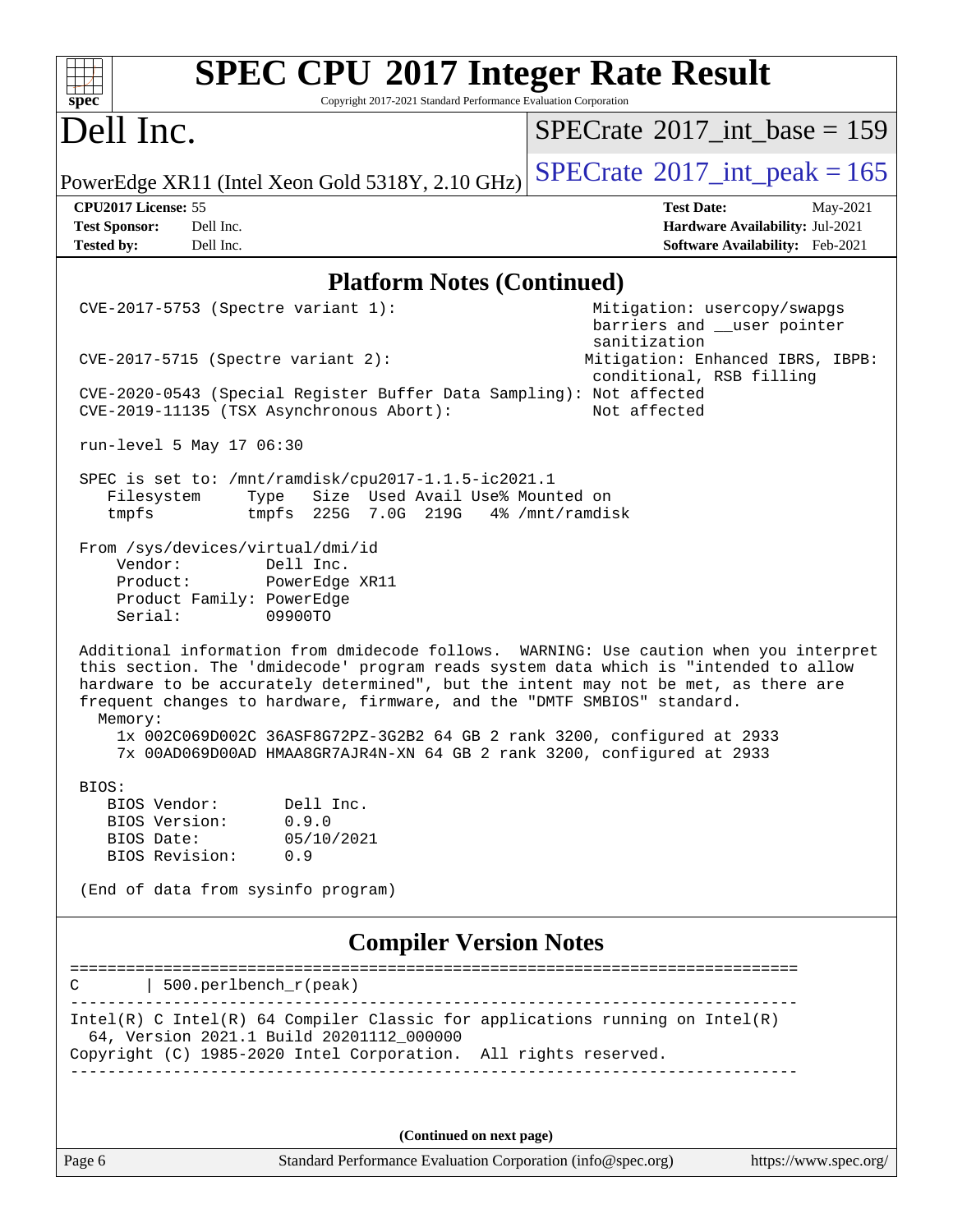| <b>SPEC CPU®2017 Integer Rate Result</b><br>Copyright 2017-2021 Standard Performance Evaluation Corporation<br>$spec^*$                                                                       |                                                                                                     |
|-----------------------------------------------------------------------------------------------------------------------------------------------------------------------------------------------|-----------------------------------------------------------------------------------------------------|
| Dell Inc.                                                                                                                                                                                     | $SPECrate^{\circledast}2017$ int base = 159                                                         |
| PowerEdge XR11 (Intel Xeon Gold 5318Y, 2.10 GHz)                                                                                                                                              | $SPECTate$ <sup>®</sup> 2017_int_peak = 165                                                         |
| CPU2017 License: 55<br><b>Test Sponsor:</b><br>Dell Inc.<br>Dell Inc.<br><b>Tested by:</b>                                                                                                    | <b>Test Date:</b><br>May-2021<br>Hardware Availability: Jul-2021<br>Software Availability: Feb-2021 |
| <b>Compiler Version Notes (Continued)</b>                                                                                                                                                     |                                                                                                     |
| $\vert$ 502.gcc_r(peak)<br>C                                                                                                                                                                  |                                                                                                     |
| Intel(R) oneAPI DPC++/C++ Compiler for applications running on IA-32, Version<br>2021.1 Build 20201113<br>Copyright (C) 1985-2020 Intel Corporation. All rights reserved.                     |                                                                                                     |
| 500.perlbench_r(base) 502.gcc_r(base) 505.mcf_r(base, peak)<br>C<br>$525.x264_r(base, peak) 557.xz_r(base, peak)$                                                                             |                                                                                                     |
| Intel(R) oneAPI DPC++/C++ Compiler for applications running on Intel(R) 64,<br>Version 2021.1 Build 20201113<br>Copyright (C) 1985-2020 Intel Corporation. All rights reserved.               |                                                                                                     |
| 500.perlbench_r(peak)<br>C                                                                                                                                                                    |                                                                                                     |
| Intel(R) C Intel(R) 64 Compiler Classic for applications running on $Intel(R)$<br>64, Version 2021.1 Build 20201112_000000<br>Copyright (C) 1985-2020 Intel Corporation. All rights reserved. |                                                                                                     |
| $\vert$ 502.gcc_r(peak)                                                                                                                                                                       |                                                                                                     |
| Intel(R) oneAPI DPC++/C++ Compiler for applications running on IA-32, Version<br>2021.1 Build 20201113<br>Copyright (C) 1985-2020 Intel Corporation. All rights reserved.                     |                                                                                                     |
| 500.perlbench_r(base) 502.gcc_r(base) 505.mcf_r(base, peak)<br>C<br>525.x264_r(base, peak) 557.xz_r(base, peak)                                                                               |                                                                                                     |
| Intel(R) oneAPI DPC++/C++ Compiler for applications running on Intel(R) 64,<br>Version 2021.1 Build 20201113<br>Copyright (C) 1985-2020 Intel Corporation. All rights reserved.               |                                                                                                     |
| 500.perlbench_r(peak)<br>$\mathcal{C}$                                                                                                                                                        |                                                                                                     |
| $Intel(R)$ C Intel(R) 64 Compiler Classic for applications running on Intel(R)<br>64, Version 2021.1 Build 20201112_000000                                                                    |                                                                                                     |
| (Continued on next page)                                                                                                                                                                      |                                                                                                     |
| Standard Performance Evaluation Corporation (info@spec.org)<br>Page 7                                                                                                                         | https://www.spec.org/                                                                               |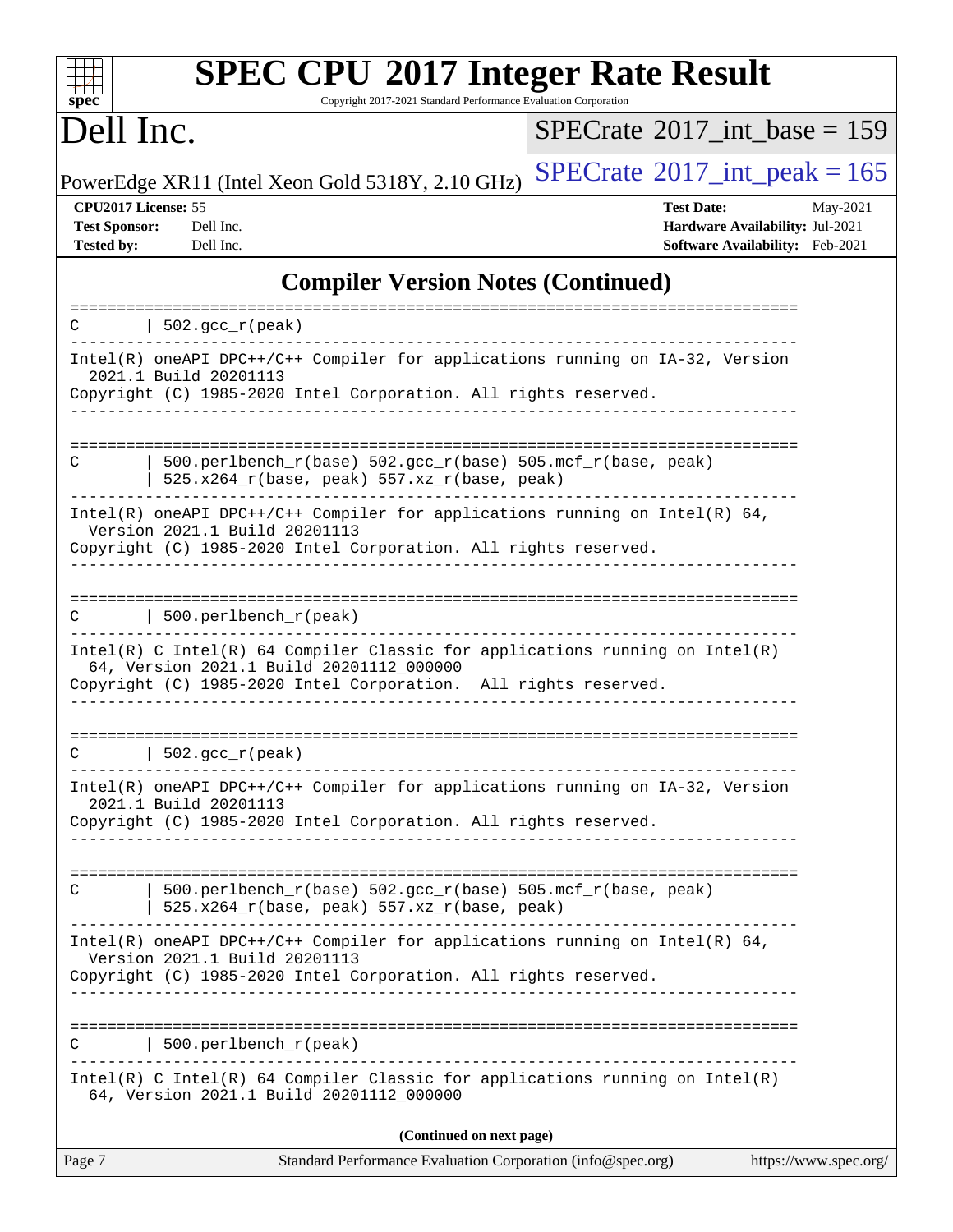| spec <sup>®</sup>                                                | <b>SPEC CPU®2017 Integer Rate Result</b><br>Copyright 2017-2021 Standard Performance Evaluation Corporation                                                                                       |                                                                                         |                       |
|------------------------------------------------------------------|---------------------------------------------------------------------------------------------------------------------------------------------------------------------------------------------------|-----------------------------------------------------------------------------------------|-----------------------|
| Dell Inc.                                                        |                                                                                                                                                                                                   | $SPECrate^{\circledast}2017$ int base = 159                                             |                       |
|                                                                  | PowerEdge XR11 (Intel Xeon Gold 5318Y, 2.10 GHz)                                                                                                                                                  | $SPECTate$ <sup>®</sup> 2017_int_peak = 165                                             |                       |
| CPU2017 License: 55<br><b>Test Sponsor:</b><br><b>Tested by:</b> | Dell Inc.<br>Dell Inc.                                                                                                                                                                            | <b>Test Date:</b><br>Hardware Availability: Jul-2021<br>Software Availability: Feb-2021 | May-2021              |
|                                                                  | <b>Compiler Version Notes (Continued)</b>                                                                                                                                                         |                                                                                         |                       |
|                                                                  | Copyright (C) 1985-2020 Intel Corporation. All rights reserved.                                                                                                                                   |                                                                                         |                       |
| C                                                                | $\vert$ 502.gcc_r(peak)                                                                                                                                                                           |                                                                                         |                       |
|                                                                  | Intel(R) oneAPI DPC++/C++ Compiler for applications running on IA-32, Version<br>2021.1 Build 20201113<br>Copyright (C) 1985-2020 Intel Corporation. All rights reserved.                         |                                                                                         |                       |
| C                                                                | 500.perlbench_r(base) 502.gcc_r(base) 505.mcf_r(base, peak)<br>525.x264_r(base, peak) 557.xz_r(base, peak)                                                                                        |                                                                                         |                       |
|                                                                  | Intel(R) oneAPI DPC++/C++ Compiler for applications running on Intel(R) $64$ ,<br>Version 2021.1 Build 20201113<br>Copyright (C) 1985-2020 Intel Corporation. All rights reserved.                |                                                                                         |                       |
| $C++$                                                            | 520.omnetpp_r(base, peak) 523.xalancbmk_r(base, peak)<br>531.deepsjeng_r(base, peak) 541.leela_r(base, peak)                                                                                      |                                                                                         |                       |
|                                                                  | Intel(R) oneAPI DPC++/C++ Compiler for applications running on Intel(R) $64$ ,<br>Version 2021.1 Build 20201113<br>Copyright (C) 1985-2020 Intel Corporation. All rights reserved.                |                                                                                         |                       |
|                                                                  | Fortran   548.exchange2_r(base, peak)                                                                                                                                                             |                                                                                         |                       |
|                                                                  | Intel(R) Fortran Intel(R) 64 Compiler Classic for applications running on<br>Intel(R) 64, Version 2021.1 Build 20201112_000000<br>Copyright (C) 1985-2020 Intel Corporation. All rights reserved. |                                                                                         |                       |
| C benchmarks:<br>icx                                             | <b>Base Compiler Invocation</b>                                                                                                                                                                   |                                                                                         |                       |
| $C_{++}$ benchmarks:<br>icpx                                     |                                                                                                                                                                                                   |                                                                                         |                       |
|                                                                  | (Continued on next page)                                                                                                                                                                          |                                                                                         |                       |
| Page 8                                                           | Standard Performance Evaluation Corporation (info@spec.org)                                                                                                                                       |                                                                                         | https://www.spec.org/ |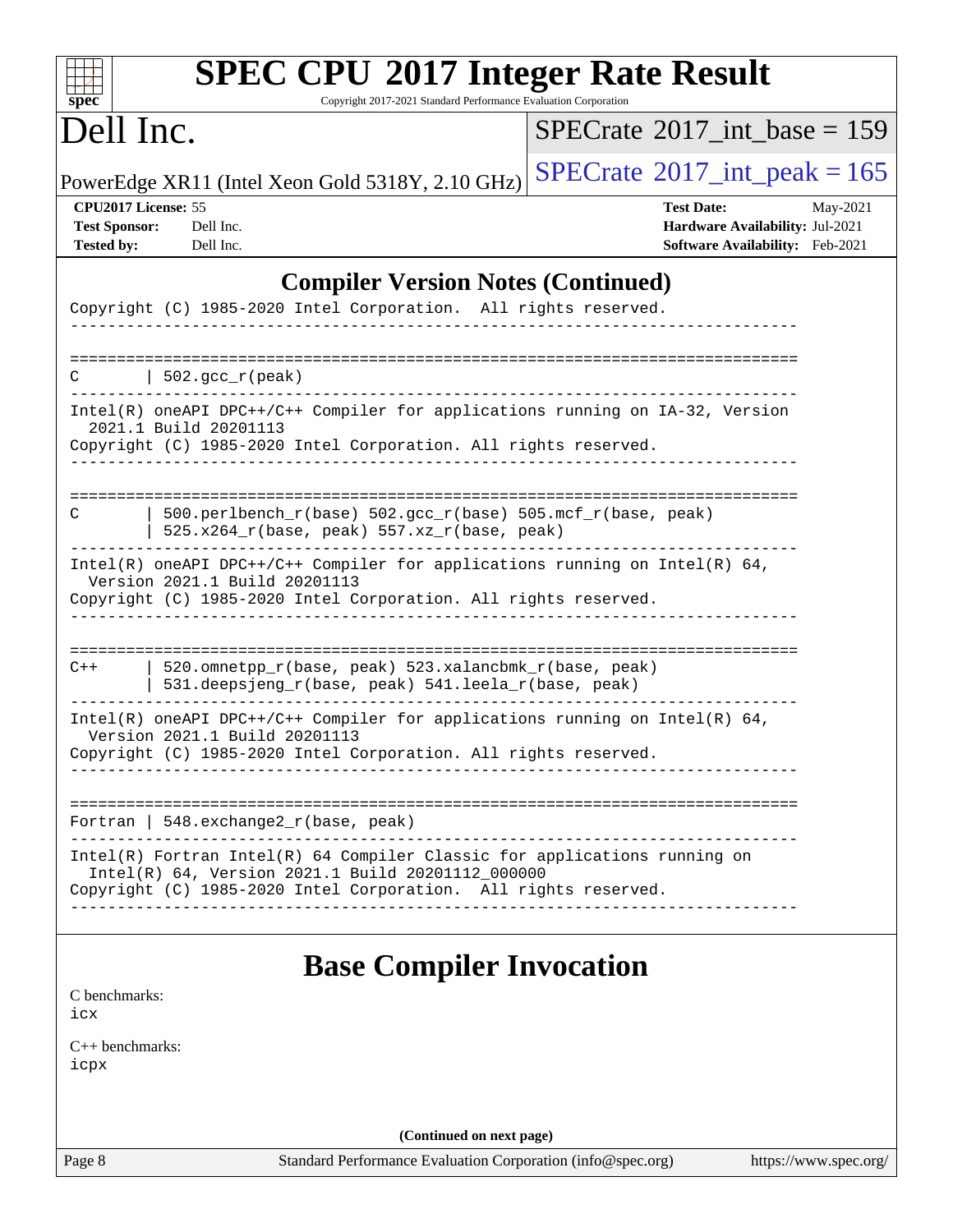### $\pm t$ **[spec](http://www.spec.org/)**

# **[SPEC CPU](http://www.spec.org/auto/cpu2017/Docs/result-fields.html#SPECCPU2017IntegerRateResult)[2017 Integer Rate Result](http://www.spec.org/auto/cpu2017/Docs/result-fields.html#SPECCPU2017IntegerRateResult)**

Copyright 2017-2021 Standard Performance Evaluation Corporation

## Dell Inc.

 $SPECTate@2017_int\_base = 159$ 

PowerEdge XR11 (Intel Xeon Gold 5318Y, 2.10 GHz)  $\text{SPECrate}^{\circ}2017\_int\_peak = 165$  $\text{SPECrate}^{\circ}2017\_int\_peak = 165$  $\text{SPECrate}^{\circ}2017\_int\_peak = 165$ 

**[CPU2017 License:](http://www.spec.org/auto/cpu2017/Docs/result-fields.html#CPU2017License)** 55 **[Test Date:](http://www.spec.org/auto/cpu2017/Docs/result-fields.html#TestDate)** May-2021 **[Test Sponsor:](http://www.spec.org/auto/cpu2017/Docs/result-fields.html#TestSponsor)** Dell Inc. **[Hardware Availability:](http://www.spec.org/auto/cpu2017/Docs/result-fields.html#HardwareAvailability)** Jul-2021 **[Tested by:](http://www.spec.org/auto/cpu2017/Docs/result-fields.html#Testedby)** Dell Inc. **[Software Availability:](http://www.spec.org/auto/cpu2017/Docs/result-fields.html#SoftwareAvailability)** Feb-2021

## **[Base Compiler Invocation \(Continued\)](http://www.spec.org/auto/cpu2017/Docs/result-fields.html#BaseCompilerInvocation)**

[Fortran benchmarks](http://www.spec.org/auto/cpu2017/Docs/result-fields.html#Fortranbenchmarks): [ifort](http://www.spec.org/cpu2017/results/res2021q3/cpu2017-20210618-27443.flags.html#user_FCbase_intel_ifort_8111460550e3ca792625aed983ce982f94888b8b503583aa7ba2b8303487b4d8a21a13e7191a45c5fd58ff318f48f9492884d4413fa793fd88dd292cad7027ca)

**[Base Portability Flags](http://www.spec.org/auto/cpu2017/Docs/result-fields.html#BasePortabilityFlags)**

 500.perlbench\_r: [-DSPEC\\_LP64](http://www.spec.org/cpu2017/results/res2021q3/cpu2017-20210618-27443.flags.html#b500.perlbench_r_basePORTABILITY_DSPEC_LP64) [-DSPEC\\_LINUX\\_X64](http://www.spec.org/cpu2017/results/res2021q3/cpu2017-20210618-27443.flags.html#b500.perlbench_r_baseCPORTABILITY_DSPEC_LINUX_X64) 502.gcc\_r: [-DSPEC\\_LP64](http://www.spec.org/cpu2017/results/res2021q3/cpu2017-20210618-27443.flags.html#suite_basePORTABILITY502_gcc_r_DSPEC_LP64) 505.mcf\_r: [-DSPEC\\_LP64](http://www.spec.org/cpu2017/results/res2021q3/cpu2017-20210618-27443.flags.html#suite_basePORTABILITY505_mcf_r_DSPEC_LP64) 520.omnetpp\_r: [-DSPEC\\_LP64](http://www.spec.org/cpu2017/results/res2021q3/cpu2017-20210618-27443.flags.html#suite_basePORTABILITY520_omnetpp_r_DSPEC_LP64) 523.xalancbmk\_r: [-DSPEC\\_LP64](http://www.spec.org/cpu2017/results/res2021q3/cpu2017-20210618-27443.flags.html#suite_basePORTABILITY523_xalancbmk_r_DSPEC_LP64) [-DSPEC\\_LINUX](http://www.spec.org/cpu2017/results/res2021q3/cpu2017-20210618-27443.flags.html#b523.xalancbmk_r_baseCXXPORTABILITY_DSPEC_LINUX) 525.x264\_r: [-DSPEC\\_LP64](http://www.spec.org/cpu2017/results/res2021q3/cpu2017-20210618-27443.flags.html#suite_basePORTABILITY525_x264_r_DSPEC_LP64) 531.deepsjeng\_r: [-DSPEC\\_LP64](http://www.spec.org/cpu2017/results/res2021q3/cpu2017-20210618-27443.flags.html#suite_basePORTABILITY531_deepsjeng_r_DSPEC_LP64) 541.leela\_r: [-DSPEC\\_LP64](http://www.spec.org/cpu2017/results/res2021q3/cpu2017-20210618-27443.flags.html#suite_basePORTABILITY541_leela_r_DSPEC_LP64) 548.exchange2\_r: [-DSPEC\\_LP64](http://www.spec.org/cpu2017/results/res2021q3/cpu2017-20210618-27443.flags.html#suite_basePORTABILITY548_exchange2_r_DSPEC_LP64) 557.xz\_r: [-DSPEC\\_LP64](http://www.spec.org/cpu2017/results/res2021q3/cpu2017-20210618-27443.flags.html#suite_basePORTABILITY557_xz_r_DSPEC_LP64)

### **[Base Optimization Flags](http://www.spec.org/auto/cpu2017/Docs/result-fields.html#BaseOptimizationFlags)**

#### [C benchmarks](http://www.spec.org/auto/cpu2017/Docs/result-fields.html#Cbenchmarks):

```
-w -std=c11 -m64 -Wl,-z,muldefs -xCORE-AVX512 -O3 -ffast-math
-flto -mfpmath=sse -funroll-loops -qopt-mem-layout-trans=4
-mbranches-within-32B-boundaries
-L/opt/intel/oneapi/compiler/2021.1.1/linux/compiler/lib/intel64_lin
-lqkmalloc
C++ benchmarks: 
-w -m64 -Wl,-z,muldefs -xCORE-AVX512 -O3 -ffast-math -flto
-mfpmath=sse -funroll-loops -qopt-mem-layout-trans=4
-mbranches-within-32B-boundaries
-L/opt/intel/oneapi/compiler/2021.1.1/linux/compiler/lib/intel64_lin
-lqkmalloc
Fortran benchmarks: 
-w -m64 -Wl,-z,muldefs -xCORE-AVX512 -O3 -ipo -no-prec-div
-qopt-mem-layout-trans=4 -nostandard-realloc-lhs -align array32byte
```

```
-auto -mbranches-within-32B-boundaries
```

```
-L/opt/intel/oneapi/compiler/2021.1.1/linux/compiler/lib/intel64_lin
-lqkmalloc
```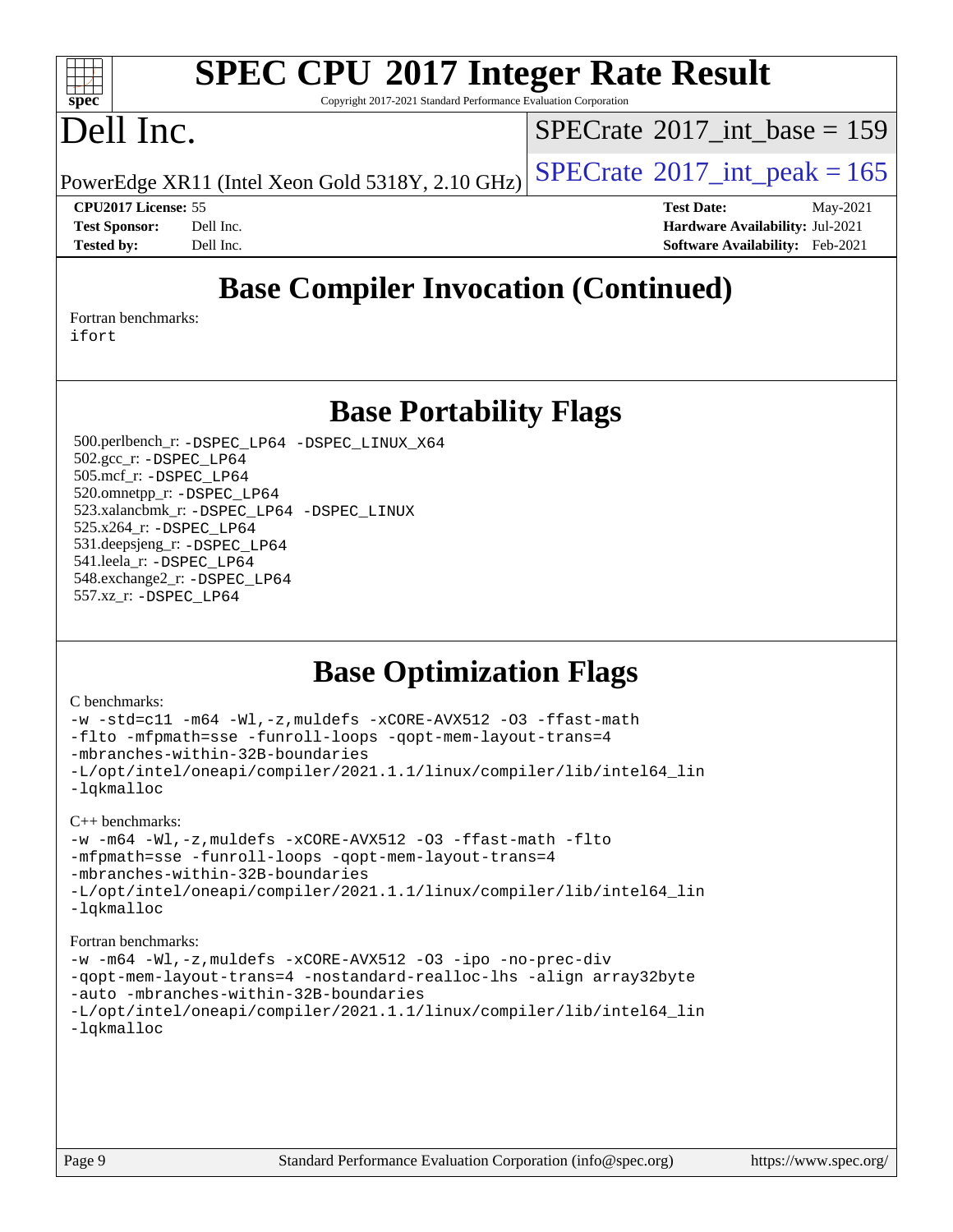### $+\ +$ **[spec](http://www.spec.org/)**

# **[SPEC CPU](http://www.spec.org/auto/cpu2017/Docs/result-fields.html#SPECCPU2017IntegerRateResult)[2017 Integer Rate Result](http://www.spec.org/auto/cpu2017/Docs/result-fields.html#SPECCPU2017IntegerRateResult)**

Copyright 2017-2021 Standard Performance Evaluation Corporation

## Dell Inc.

 $SPECTate@2017_int\_base = 159$ 

PowerEdge XR11 (Intel Xeon Gold 5318Y, 2.10 GHz)  $\text{SPECrate}$  $\text{SPECrate}$  $\text{SPECrate}$ <sup>®</sup>[2017\\_int\\_peak = 1](http://www.spec.org/auto/cpu2017/Docs/result-fields.html#SPECrate2017intpeak)65

### **[CPU2017 License:](http://www.spec.org/auto/cpu2017/Docs/result-fields.html#CPU2017License)** 55 **[Test Date:](http://www.spec.org/auto/cpu2017/Docs/result-fields.html#TestDate)** May-2021

**[Test Sponsor:](http://www.spec.org/auto/cpu2017/Docs/result-fields.html#TestSponsor)** Dell Inc. **[Hardware Availability:](http://www.spec.org/auto/cpu2017/Docs/result-fields.html#HardwareAvailability)** Jul-2021 **[Tested by:](http://www.spec.org/auto/cpu2017/Docs/result-fields.html#Testedby)** Dell Inc. **[Software Availability:](http://www.spec.org/auto/cpu2017/Docs/result-fields.html#SoftwareAvailability)** Feb-2021

### **[Peak Compiler Invocation](http://www.spec.org/auto/cpu2017/Docs/result-fields.html#PeakCompilerInvocation)**

[C benchmarks \(except as noted below\)](http://www.spec.org/auto/cpu2017/Docs/result-fields.html#Cbenchmarksexceptasnotedbelow): [icx](http://www.spec.org/cpu2017/results/res2021q3/cpu2017-20210618-27443.flags.html#user_CCpeak_intel_icx_fe2d28d19ae2a5db7c42fe0f2a2aed77cb715edd4aeb23434404a8be6683fe239869bb6ca8154ca98265c2e3b9226a719a0efe2953a4a7018c379b7010ccf087)

500.perlbench r: [icc](http://www.spec.org/cpu2017/results/res2021q3/cpu2017-20210618-27443.flags.html#user_peakCCLD500_perlbench_r_intel_icc_66fc1ee009f7361af1fbd72ca7dcefbb700085f36577c54f309893dd4ec40d12360134090235512931783d35fd58c0460139e722d5067c5574d8eaf2b3e37e92)

[C++ benchmarks:](http://www.spec.org/auto/cpu2017/Docs/result-fields.html#CXXbenchmarks) [icpx](http://www.spec.org/cpu2017/results/res2021q3/cpu2017-20210618-27443.flags.html#user_CXXpeak_intel_icpx_1e918ed14c436bf4b9b7c8bcdd51d4539fc71b3df010bd1e9f8732d9c34c2b2914e48204a846820f3c0ebb4095dea797a5c30b458ac0b6dffac65d78f781f5ca)

[Fortran benchmarks](http://www.spec.org/auto/cpu2017/Docs/result-fields.html#Fortranbenchmarks): [ifort](http://www.spec.org/cpu2017/results/res2021q3/cpu2017-20210618-27443.flags.html#user_FCpeak_intel_ifort_8111460550e3ca792625aed983ce982f94888b8b503583aa7ba2b8303487b4d8a21a13e7191a45c5fd58ff318f48f9492884d4413fa793fd88dd292cad7027ca)

### **[Peak Portability Flags](http://www.spec.org/auto/cpu2017/Docs/result-fields.html#PeakPortabilityFlags)**

 500.perlbench\_r: [-DSPEC\\_LP64](http://www.spec.org/cpu2017/results/res2021q3/cpu2017-20210618-27443.flags.html#b500.perlbench_r_peakPORTABILITY_DSPEC_LP64) [-DSPEC\\_LINUX\\_X64](http://www.spec.org/cpu2017/results/res2021q3/cpu2017-20210618-27443.flags.html#b500.perlbench_r_peakCPORTABILITY_DSPEC_LINUX_X64) 502.gcc\_r: [-D\\_FILE\\_OFFSET\\_BITS=64](http://www.spec.org/cpu2017/results/res2021q3/cpu2017-20210618-27443.flags.html#user_peakPORTABILITY502_gcc_r_file_offset_bits_64_5ae949a99b284ddf4e95728d47cb0843d81b2eb0e18bdfe74bbf0f61d0b064f4bda2f10ea5eb90e1dcab0e84dbc592acfc5018bc955c18609f94ddb8d550002c) 505.mcf\_r: [-DSPEC\\_LP64](http://www.spec.org/cpu2017/results/res2021q3/cpu2017-20210618-27443.flags.html#suite_peakPORTABILITY505_mcf_r_DSPEC_LP64) 520.omnetpp\_r: [-DSPEC\\_LP64](http://www.spec.org/cpu2017/results/res2021q3/cpu2017-20210618-27443.flags.html#suite_peakPORTABILITY520_omnetpp_r_DSPEC_LP64) 523.xalancbmk\_r: [-DSPEC\\_LP64](http://www.spec.org/cpu2017/results/res2021q3/cpu2017-20210618-27443.flags.html#suite_peakPORTABILITY523_xalancbmk_r_DSPEC_LP64) [-DSPEC\\_LINUX](http://www.spec.org/cpu2017/results/res2021q3/cpu2017-20210618-27443.flags.html#b523.xalancbmk_r_peakCXXPORTABILITY_DSPEC_LINUX) 525.x264\_r: [-DSPEC\\_LP64](http://www.spec.org/cpu2017/results/res2021q3/cpu2017-20210618-27443.flags.html#suite_peakPORTABILITY525_x264_r_DSPEC_LP64) 531.deepsjeng\_r: [-DSPEC\\_LP64](http://www.spec.org/cpu2017/results/res2021q3/cpu2017-20210618-27443.flags.html#suite_peakPORTABILITY531_deepsjeng_r_DSPEC_LP64) 541.leela\_r: [-DSPEC\\_LP64](http://www.spec.org/cpu2017/results/res2021q3/cpu2017-20210618-27443.flags.html#suite_peakPORTABILITY541_leela_r_DSPEC_LP64) 548.exchange2\_r: [-DSPEC\\_LP64](http://www.spec.org/cpu2017/results/res2021q3/cpu2017-20210618-27443.flags.html#suite_peakPORTABILITY548_exchange2_r_DSPEC_LP64) 557.xz\_r: [-DSPEC\\_LP64](http://www.spec.org/cpu2017/results/res2021q3/cpu2017-20210618-27443.flags.html#suite_peakPORTABILITY557_xz_r_DSPEC_LP64)

## **[Peak Optimization Flags](http://www.spec.org/auto/cpu2017/Docs/result-fields.html#PeakOptimizationFlags)**

[C benchmarks](http://www.spec.org/auto/cpu2017/Docs/result-fields.html#Cbenchmarks):

```
 500.perlbench_r: -Wl,-z,muldefs -prof-gen(pass 1) -prof-use(pass 2)
-xCORE-AVX512 -ipo -O3 -no-prec-div
-qopt-mem-layout-trans=4 -fno-strict-overflow
-mbranches-within-32B-boundaries
-L/opt/intel/oneapi/compiler/2021.1.1/linux/compiler/lib/intel64_lin
-lqkmalloc
 502.gcc_r: -m32
-L/opt/intel/oneapi/compiler/2021.1.1/linux/compiler/lib/ia32_lin
-std=gnu89 -Wl,-z,muldefs -fprofile-generate(pass 1)
-fprofile-use=default.profdata(pass 2) -xCORE-AVX512 -flto
-Ofast(pass 1) -O3 -ffast-math -qopt-mem-layout-trans=4
-mbranches-within-32B-boundaries
-L/usr/local/jemalloc32-5.0.1/lib -ljemalloc
```
**(Continued on next page)**

| Page 10 | Standard Performance Evaluation Corporation (info@spec.org) | https://www.spec.org/ |
|---------|-------------------------------------------------------------|-----------------------|